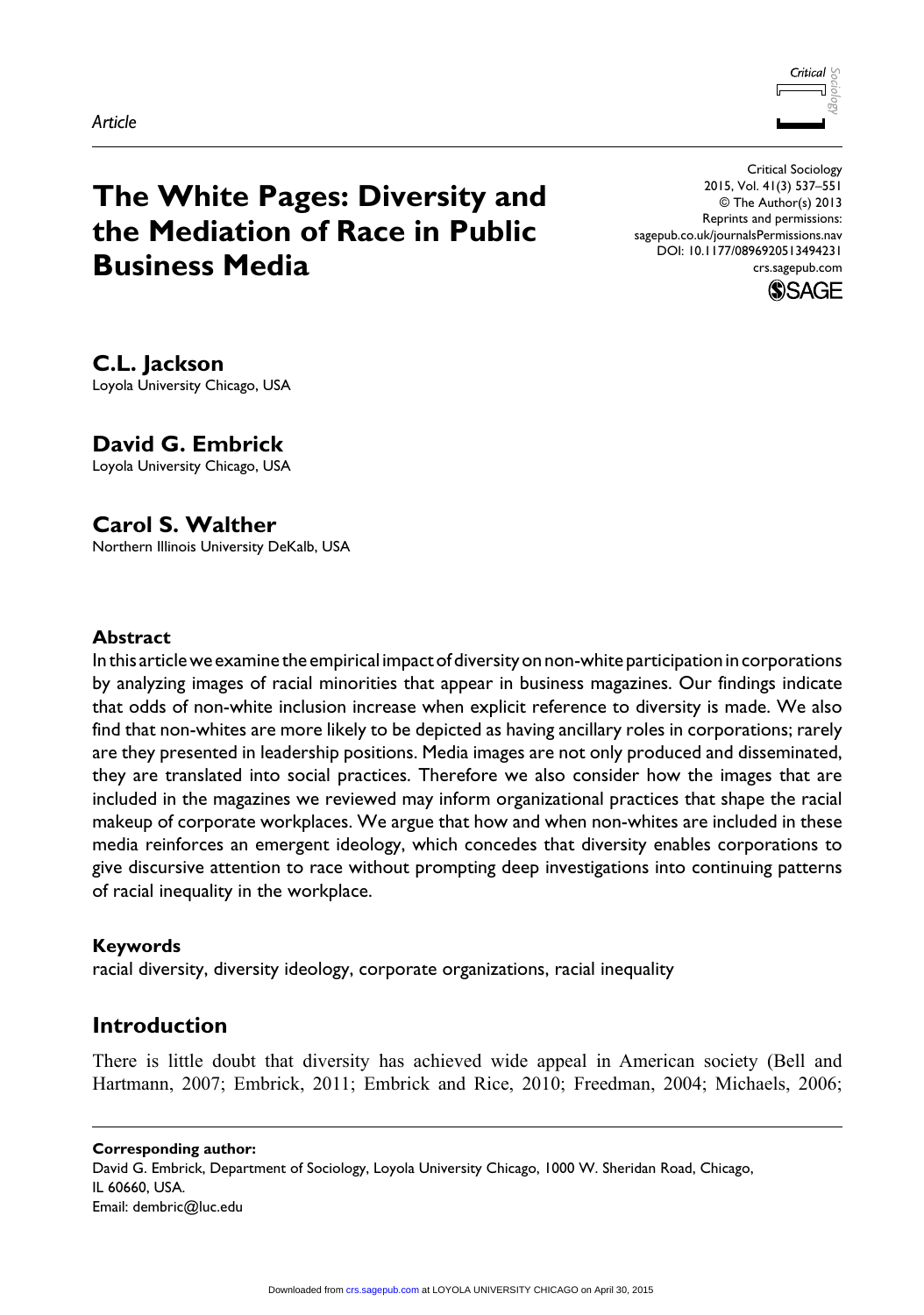Zweigenhaft and Domhoff, 2006). Not only does the idea of diversity have popular appeal, its value is reaffirmed in public discourse (Bell and Hartmann, 2007).<sup>1</sup> While the term diversity has been variously defined, Herring maintains that diversity 'refers to policies and practices that seek to include people who are considered in some way, different from traditional members … diversity aims to create an inclusive culture that values and uses the talents of all would-be members' (2009: 209). This conceptualization suggests that the notion of diversity encompasses a broad array of social differences that are actively being negotiated.

More and more, corporations are implementing diversity policies (Rice, 2005; Rice and Arekere, 2005; Rice and White, 2010). Achieving racial parity is one objective of these policies.2 Despite the growing availability of corporate diversity programs meant to encourage best practices,<sup>3</sup> compelling evidence suggests that racial marginalization in the workforce remains an issue of concern. For instance, the number of racial and gender discrimination lawsuits filed against corporations that have diversity programs in place have been on the rise in recent years (see Rice and Arekere, 2005). Many researchers have also found that although corporations may be discursively committed to creating racially diverse workplaces, these remain largely uninterrupted spaces for the expression of white male dominance (Burk, 2005; Collins, 1997; Embrick, 2008, 2011; Fernandez, 1999; Zweigenhaft, 1984, 1987; Zweigenhaft and Domhoff, 2006 [1998]; see also Acker, 2006; Feagin, 2005). Similarly, other analysts (Purdie-Vaughns et al., 2008; Unzueta and Binning, 2010) suggest that while racial minority inclusion in corporate organizations has increased over time, these minorities remain underrepresented in positions of power (i.e. authority and status positions). Thus we see a disjuncture between expressed commitment to achieving racial diversity and the actual practices occurring in American corporations (Embrick, 2011).

In this article we examine images of racial minorities<sup>4</sup> that appear in three popular business magazines in order to better understand the empirical effect of diversity programs on non-white participation in corporate organizations. Specifically, we employ negative binomial regression analysis to measure the odds of non-white inclusion in editorials, advertisements and dedicated advertising space promoting 'diversity' in *Forbes, Fortune* and *Money* magazines. Our findings indicate that racial minorities are more likely to be included in the magazines we reviewed when explicit reference to the idea of diversity is made; they are less likely to be included independent of this discursive frame. We also find that while racial minorities are routinely included in these magazines, they are more likely to be depicted as having ancillary roles in corporate organizations; rarely are they presented in leadership positions.

Media images are not only produced and disseminated, they are also translated into social practices (Hall, 1980). Their meanings, 'influence, entertain, instruct or persuade, with very complex perceptual, cognitive, emotional, ideological or behavioural consequences' (Hall, 1980: 509). We therefore not only examine diversity's empirical impact on non-white participation, but also take into account how the images that are included in the magazines we reviewed may inform organizational practices that shape the racial makeup of corporate workplaces. We consider how these images may support or enable common understandings about racial diversity in corporate organizations; and how the ideas carried forth may inform practices that seek to address racial inequality in American corporations. We argue that how and when racial minorities are included in the magazines we reviewed reinforces an emergent ideology, which concedes that diversity enables corporations to give discursive attention to race without prompting deep investigations into continuing patterns of racial inequality in the workplace. We end the article by discussing how our findings factor in with other research that indicates racial barriers continue to shape corporate hierarchies.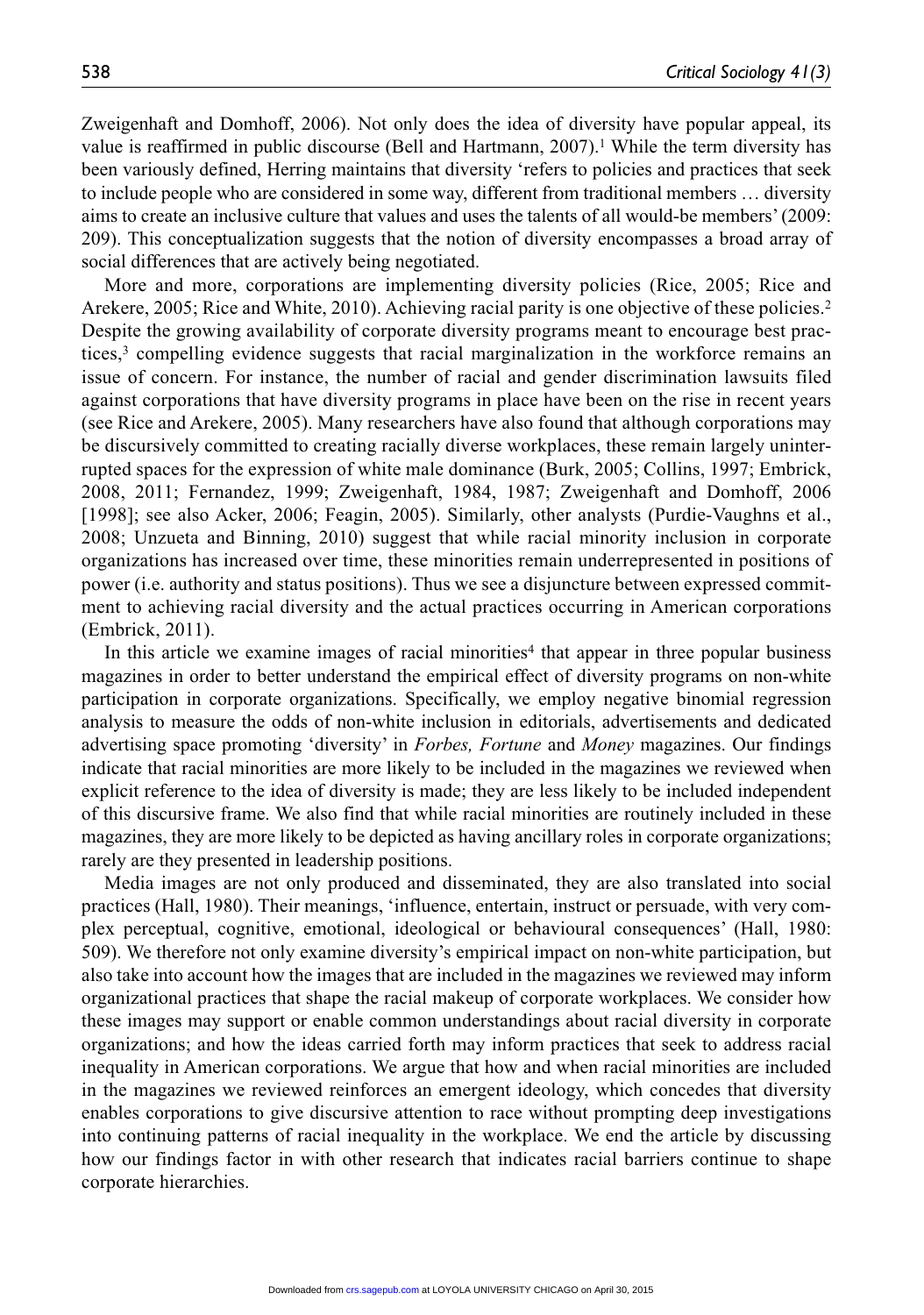Although they are relatively recent phenomena, diversity programs are now commonplace in American corporate organizations.<sup>5</sup> Diversity programs emerged in corporations during the 1980s and 1990s<sup>6</sup> when laws meant to improve the access women and minorities had to the American workforce were increasingly being met with political challenges.7 Then, policies like Affirmative Action, which were ratified under the law in the 1960s, were being put aside in favor of broader conceptualizations of inclusion.8 Challenges to Affirmative Action were informed by two arguments emanating from American culture. The first argument suggested that the social and political actions instigated during the era of rights had fundamentally changed the nation's tendency toward racial discrimination. Therefore legal mandates meant to ensure racial parity were no longer necessary.<sup>9</sup> The second argument similarly focused upon the idea that the political and social changes of the 1960s had created a level playing field where racial differences no longer prevented the social advancement of racial minorities; and where quota-driven interventions like Affirmative Action could only create environments that encouraged 'reverse discrimination' against whites. Within this context, the idea of diversity emerged as an appealing alternative.

Important differences separate diversity from early interventions. As it relates to race, Affirmative Action and perhaps to a lesser extent multicultural efforts,  $\frac{10}{10}$  were legal mechanisms that took into account the nation's history of racial discrimination with the dual intentions of achieving parity and responding to its emerging commitment to egalitarianism, as a progressive social ideal.11 Unlike Affirmative Action, diversity initiatives did not carry with them unpopular legal mandates; nor were they presumed to be policy redress for the inegalitarianism that defined the country historically (DiTomaso and Smith, 1996; Thomas, 1992; see also Berrey, 2011; Bond and Pyle, 1998). Instead, diversity programs proceeded in a more neutral fashion by celebrating presumed differences between people.12 If the unfair *absence* of racial others lay at the crux of public discourse and corresponding legal mechanisms up to the 1980s, then in the years that followed, the focus was upon how the *presence* of racial minorities (in the workforce and in other social institutions) acknowledged racial inclusion, as an 'always already' condition of American social life that is valued within corporate organizations.

While efforts to include racial minorities did not disappear altogether from organizational interventions (Kelly and Dobbin, 1998; see also Thomas, 1992) or their discourses (Embrick and Rice, 2010) after the 1980s, the introduction of diversity policies allowed organizations to consider race without taking socially objectionable legal actions to promote racial inclusion. Embrick (2008, 2011; see also Embrick and Rice, 2010) argues that the common understanding that emerged in the 1980s, which concedes that diversity continues to take race into account, along with a broad range of other social identities, impacts the way organizations understand and address racial imbalances. For instance in an analysis of managers of Fortune 1000 companies Embrick (2011) found that only 20 percent of managers explicitly mentioned race (or gender) when asked to define diversity, while over half the respondents (57%) included non-racial factors such as socioeconomic background and belief systems. A smaller percentage (7.5%) defined diversity as reverse discrimination of whites. No less than 15 percent of the sample provided responses that ignored all forms of institutionalized inequality (i.e. race, gender, age, disability, etc) in favor of idiosyncratic factors like having discrepant job responsibilities. As it relates to race, these findings suggest that diversity 'works hegemonically by accepting [the] language, and even the moral order of diversity, without dealing with the practical and political elements involved in creating a truly [racially] diverse workplace' (Embrick, 2008: 37).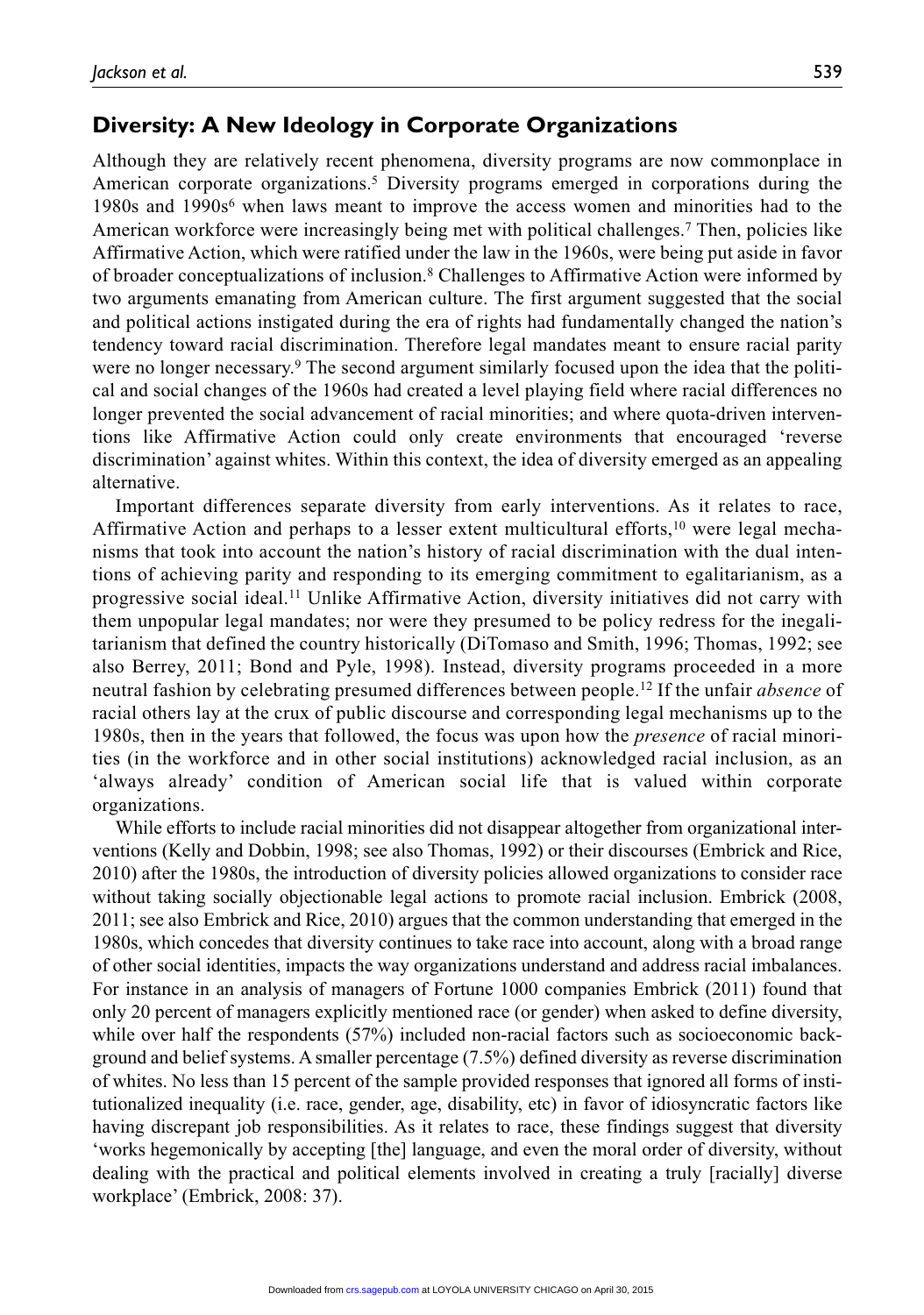# **Data and Methods**

# *Data Collection*

In this article we examine three popular business magazines to understand how racial diversity is depicted in a public forum. We understand business magazines to play an important role for corporate organizations. The editorials, along with other information that is included in issues, help subscribers understand the work that corporate organizations do. The magazines provide a forum where emerging trends can be discussed, and where strategies that effectively respond to them are presented. And because the content of these magazines intends to give useful information, or at least information that is believed to be relevant, they also provide opportunities to identify corporate interests.

We understand the images of racial minorities that appear in the magazines we reviewed as both a type of text that is part of an ongoing public discourse, and as markers of the success of a commonly employed organizational intervention. Cultural understandings about race and racial minorities are commonly advanced through the media (Entman and Rojecki, 2000). The ways non-whites are included (or excluded) from media forms can therefore reinforce or transform how they are understood (Deo et al., 2008). We suggest that images of non-whites that are included in business magazines provide a means of evaluating their collective experience within corporate organizations. We additionally maintain that the images contribute to common racial understandings,particularly as they are related to ongoing dialogues on racial progress in the workplace. We, therefore, use business magazines as units of analysis because of their capacity to describe corporate practices and beliefs as these relate to racial inclusion.

We reviewed the contents of three nationally recognized business magazines between the years of 1997 and 2007: *Forbes* magazine, *Money* magazine and *Fortune* magazine. *Forbes* magazine is the bi-weekly flagship publication of Forbes, a major American publishing and media company. The magazine has an annual circulation of 900,000 subscribers (not including newsstand sales). The average age of subscribers is 43 with an average yearly income of \$217,000. *Fortune* magazine, one of *Forbes*'s major competitors, is a bi-weekly magazine with an annual circulation of 830,000 subscribers whose average age is 49 and whose average annual income is \$347,500. *Money* magazine is a monthly publication that, unlike the other two magazines, caters more broadly to the finance world and has an annual circulation that includes over 1.9 million people with an average age of 48 and an average annual income of \$83,105.

Content analysis was elected as the best method because it allows researchers to analyze data both quantitatively and qualitatively, in that it identifies the frequency of certain words and subjects, but also allows a researcher to understand the context in which those subjects are used.

We first developed a coding scheme through an iterative process (Strauss and Corbin, 1990).<sup>13</sup> General coding categories for racial groups were created based on theoretical grounds and an initial examination of a sample of business editorials and advertisements. Next, we developed a coding sheet that included operational definitions for the characteristics of interest in the editorials and advertisements. We also included a section for describing and commenting on observed racialized or sexualized stereotypes appearing in editorials or advertisements. Last, we included a section that allowed us to consider race and gender, as observed on the cover pages of each magazine. Each member of the research team reviewed the initial coding sheet, noted problems, and met routinely to discuss and make any necessary changes.

All data were coded independently, with informal checks occurring periodically to ensure interrater agreement. Six items from the classificatory system were used to test inter-rater reliability. We examined the extent to which the coders agreed on observed instances of non-white inclusion in editorials and advertisements. We also examined the extent to which the coders agreed on observed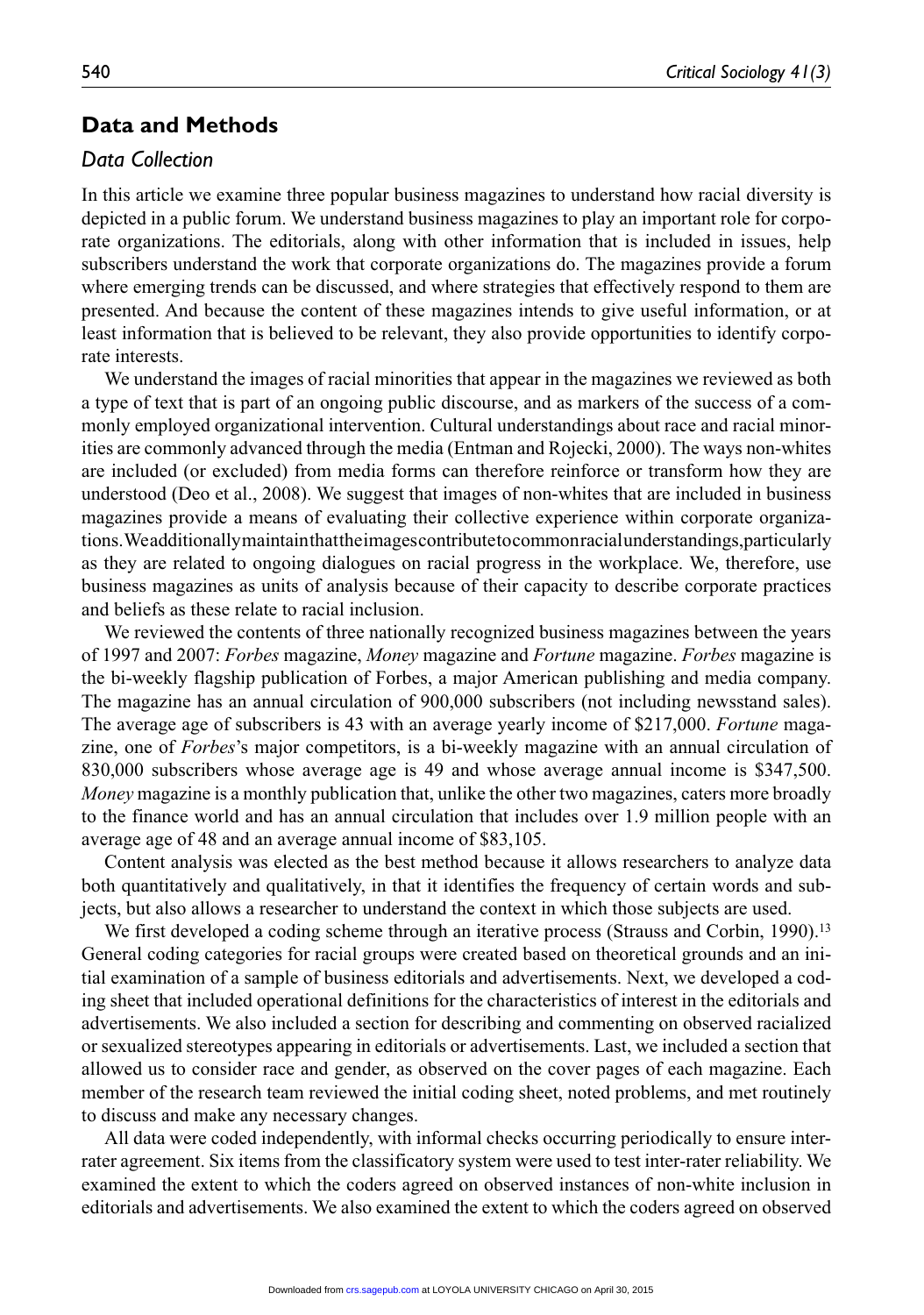instances of non-white inclusion on the covers of magazines. Inter-rater agreement was also observed for editorials, advertisements and magazine covers which included images that provoked racialized stereotypes.14 The lowest agreement among the coders was on observed instances of racial minorities in advertisements in which there were multiple actors whose faces were obscured or semi-obscured, thus limiting the researchers' ability to categorize them racially. The highest agreement was for the observed instances of non-whites appearing on magazine covers.

### *Variables*

Our study considers the likelihood of non-white representation in business magazines as predicted by four variables. First, we developed a variable called *time* to measure how representations of racial minorities change over time. The notion of diversity suggests that racial difference is one of many differences between people that are celebrated by society. The presumed value of racial diversity in corporations and other social realms anticipates a particular outcome: racial parity. Taking into account corporate organizations' expressed commitment to diversity, we use the variable, *time*, to understand how racial diversity is manifested over time in this particular forum.

Secondly, the variable *diversity* is used to predict how rates of non-white representation change in our sample. The topic of 'diversity' is often explicitly referenced in the text of the magazines included in our sample. Entire sections of some issues were dedicated to exploring diversity and the way it was carried out in organizational interventions. The pages included in these sections provided readers with information on specific programs meant to encourage diverse workplace environments. For instance, diversity sections provided organizations with a means of discussing internships made available to racial minorities who were interested in working in a particular corporate firm. At other times, the sections served as a means of conveying how diversity had been achieved in some corporate organizations. Sections dedicated to diversity described how corporate organizations had been successful at creating diverse work environments by including images of non-whites who occupied a variety of positions within their organizations. These sections tended to highlight the ways non-whites were participating in particular corporations or the broader marketplace (features that highlighted non-white participation in engineering or computer science, for instance).

Our review also found a number of instances where companies that are not based in the USA, but have high rates of participation in the American marketplace (for instance, Mitsubishi or Sony) used business magazines as forums to describe specific contributions to the business world, or organizational dynamism. While these sections were not introduced to readers under the textual umbrella of diversity, they did provide an opportunity to consider how non-whites contribute to the American marketplace. Special advertising sections that were purchased by international companies tended to give attention to topics like 'Samsung Business Ingenuity', and feature images and brief commentary on individuals in the company's workforce. Thus, these purchased spaces provide international firms with a means of showcasing leadership that might otherwise be excluded from these magazines.

The relative frequency of each of these types of section allows us to measure diversity empirically. We predict that rates of non-white participation will increase when *diversity* is present.

*Advertisements* and *editorials* are also used as predictor variables in our study. For some scholars (Unzueta and Binning, 2010; see also Collins, 1993, 1997; DiTomaso et al., 2007) differentiating between numerical (i.e. number of non-whites occupying corporate positions in general) and and  $\alpha$  and  $\alpha$  and  $\alpha$  and  $\alpha$  and  $\alpha$  and  $\alpha$  and  $\alpha$  and  $\alpha$  and  $\alpha$  and  $\alpha$  and  $\alpha$  and  $\alpha$  and  $\alpha$  and  $\alpha$  and  $\alpha$  and  $\alpha$  and  $\alpha$  and  $\alpha$  and  $\alpha$  and  $\alpha$  and  $\alpha$  and  $\alpha$  and  $\alpha$  and

hierarchical (i.e. number of non-whites occupying positions of power or status) representation is important, as it relates to racial diversity. Numerical representation may indicate that non-whites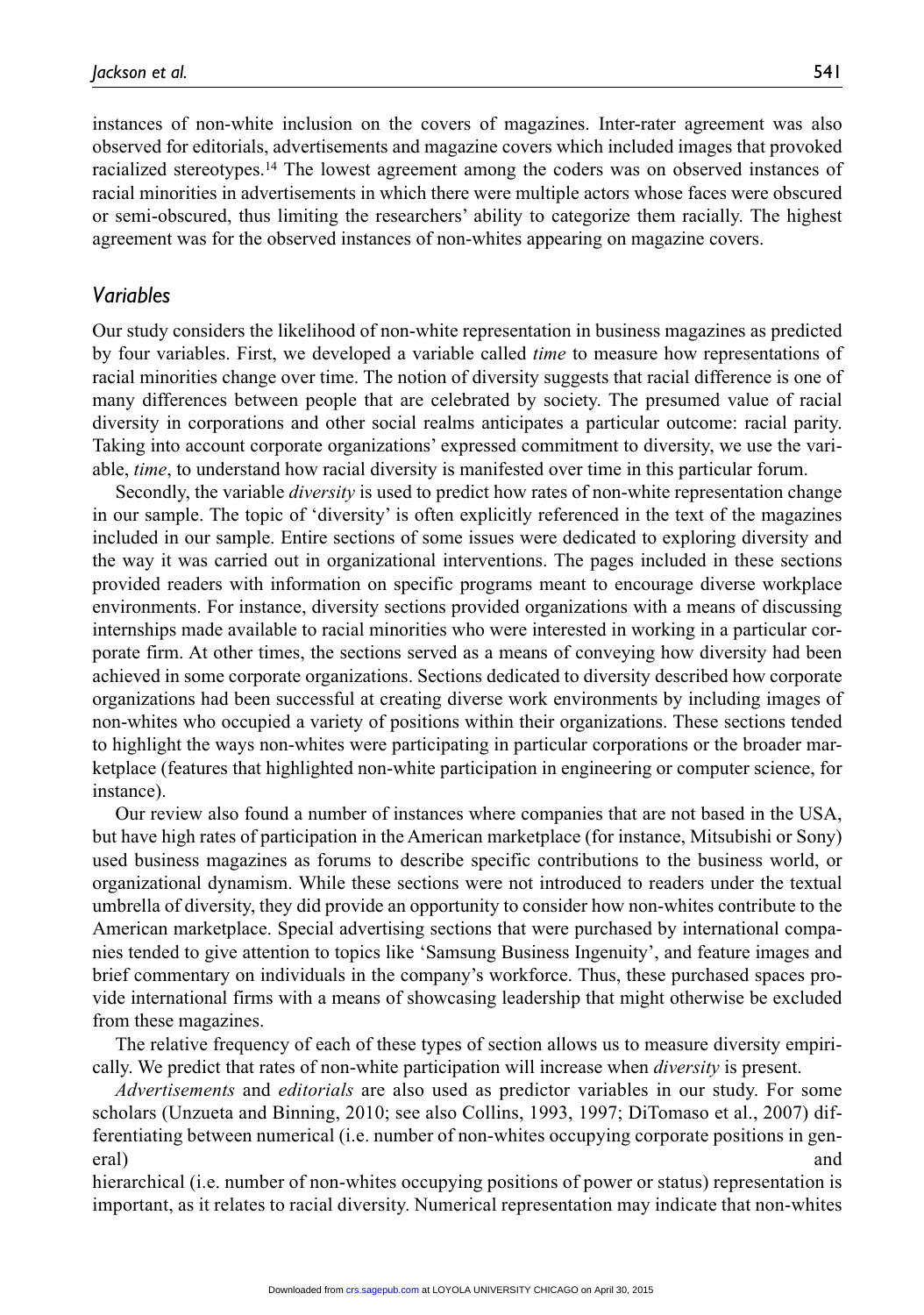are included in corporate organizations, but it does not clarify the quality of integration they experience. Considering hierarchical representation therefore provides an opportunity to describe the extent that non-whites occupy positions of power or status – those positions that reflect full integration rather than those that convey the idea that non-whites play only ancillary roles in corporate workplaces. By differentiating between these categories, qualitative differences in the ways that racial minorities are included can be adequately described. We analyze numerical representation by considering the number of times that racial minorities are featured in advertisements and editorials. Hierarchical representation is analyzed by considering the number of times racial minorities are the focal point of a particular issue (i.e. featured in a magazine editorial).

The final variable considers non-white representations that appear on the *magazine covers* of all issues in our sample. Magazine covers have the potential to persuade consumer buy-in. They also convey the central focus of a particular issue. Analyzing how racial minorities are included on magazine covers therefore provides another opportunity to assess how substantive non-white participation is made apparent in this particular public forum.

In this study, we investigate the following hypotheses:

H1: Non-white representation in the magazines will more likely be in advertisements as the issue year of the magazines increases.

H2: Magazines that adhere more closely to corporate culture will be more likely to have non-white representation in advertisements, when compared to the reference category.

H3: Magazines that include the diversity variable will be more likely to have non-white representation in advertisements, when compared to issues that do not include a section dedicated to diversity.

H4: Non-white representation in the magazines will more likely be in editorials as the issue year of the magazines increases.

H5: Magazines that adhere more closely to corporate culture will be more likely to have non-white representation in editorials, when compared to the reference category.

H6: Magazines that include the diversity variable will be more likely to have non-white representation in editorials, when compared to issues that do not include a section dedicated to diversity.

#### *Measures*

The count data for non-whites in advertisements and general editorials are relatively low. According to Cameron and Trivedi (1998: 2), in data sets that include low count data, 'Common regression estimators and models, such as ordinary least squares in the linear regression model, ignore the restricted support for the dependent variable.' Given the distribution of our count data, the negative binomial regression model allows for the completion of effective analyses. Therefore, within our study, we incorporate negative binomial regression analyses to determine counts of non-whites in advertisements and general editorials.

Our study considers non-white representation in both editorials and advertisements as outcome variables. The year the issue was published, magazine type (i.e. *Money, Forbes*, and *Fortune*), the inclusion of a non-white person (or persons) on the cover, and the presence of diversity as a section in an issue were used as predictor variables in our study. Within our study, the dependent measures are derived from count data of blacks, Asians, and Latinos in advertisements and editorials occurring in a given issue. The data indicate that blacks have the highest mean (9.61) for advertisements and Asians have the highest mean (5.37) for editorials. Moreover, the standard deviations for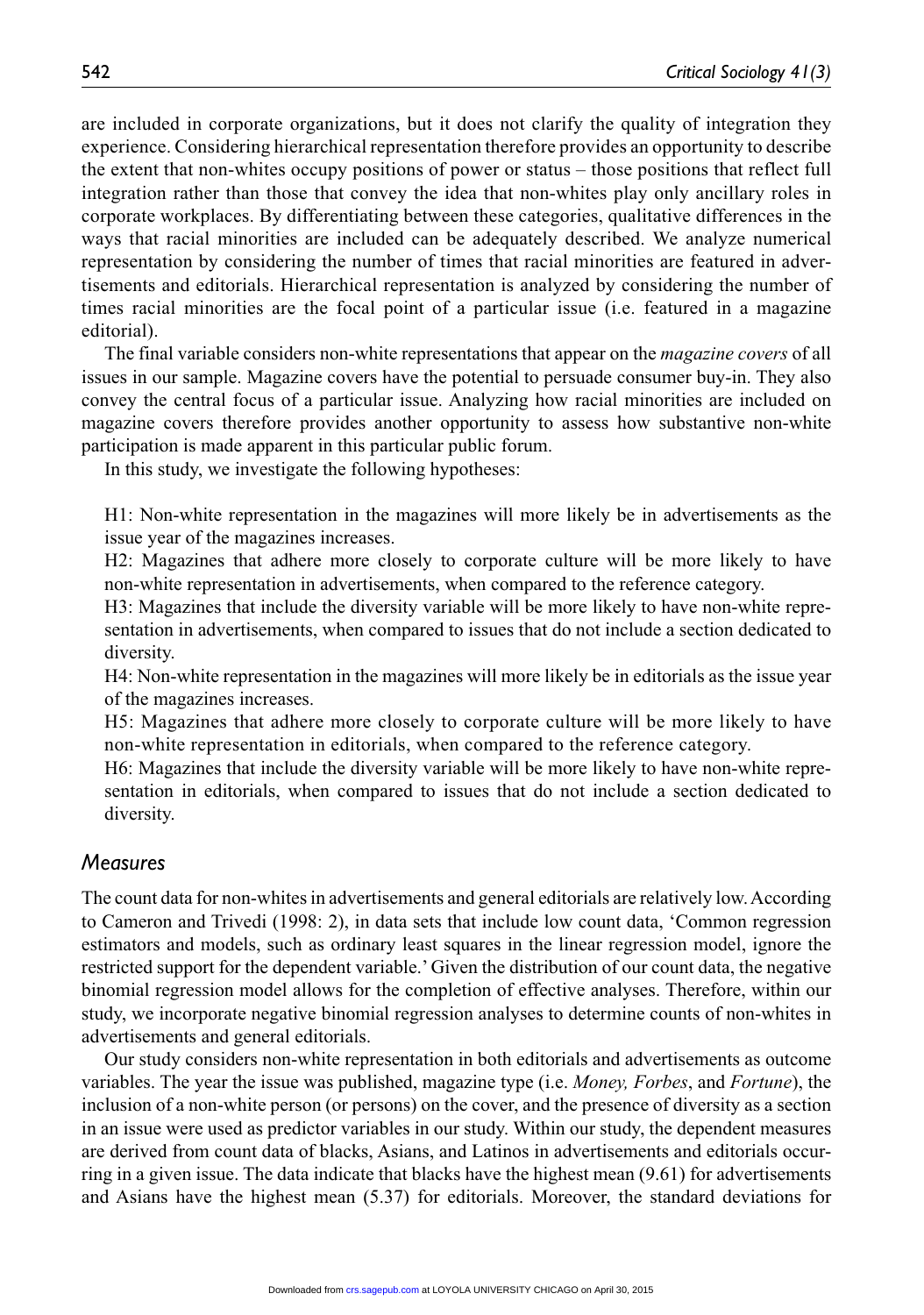Asians, blacks, and Latinos for advertisements and editorials are very close to the mean, indicating the need for negative binominal modeling.

A negative binominal regression is used for model estimation because the dependent variables are count data, which is centered around the mean. We report the odds ratios, which are an estimate of the odds of an event, such as an increase or decrease in non-white advertisements or editorials, relative to non-diverse advertisements or editorials of the same event. An odds ratio (OR) of 1.00 is not statistically significant. An OR greater than 1.00 means that there is an increase in non-white advertisements or editorials, while an OR less than 1.00 means that there is a decrease in non-white advertisements or editorials (Agresti and Finlay, 2008).15

We create two dichotomous variables to analyze data from the magazines included in our sample. In this study, *Money*, which is the most widely distributed magazine and has a higher nonbusiness oriented readership, and the lowest number of issues, is the omitted magazine. Thus, the dichotomous variable of *Money* is treated as the reference category. While 26 percent of the data are from *Money*, 35 percent are from *Fortune* and 39 percent are from *Forbes*. Table 1 shows yearly issues for each magazine. A dichotomous dummy variable was also created to consider magazines with diversity as a stated part of the issue. Magazines without a diversity section are treated as the reference category. In all, 18 percent of the three magazines had a diversity section. A dichotomous variable was additionally created if a non-white person (or persons) (black, Latino or Asian) was included on the cover. Magazine issues that did not include a non-white person on the cover were coded as zero. A total of 10 percent of magazines in the sample had an issue with a non-white person on the cover of the magazine. The content analysis was conducted on the three magazines from 1997 to 2007, with a mean of 2000.78. We next discuss our results.

# **Findings**

Our findings indicate that representations of non-whites on the cover of magazines, and the inclusion of sections dedicated to diversity had differential impacts upon the number of non-whites represented in advertisements and editorials. For advertisements, a representation of non-whites on the cover of a magazine is not statistically significant. However, if a section on diversity was present within an issue, representation within advertisements increased for non-whites. Representations of non-whites on the cover of a magazine issue also functioned differently for general editorials. The data indicates that a non-white representation on the cover of a magazine issue increased the representation of non-whites within editorials. The inclusion of the variable *diversity* in the models also increased the representation of non-whites in general editorials. We first discuss advertisements then editorials.

| Variables                                      | Mean    | <b>Standard Deviation</b> | Range     |
|------------------------------------------------|---------|---------------------------|-----------|
| Advertisements including racial minorities     | 17.76   | 14.21                     | $0 - 120$ |
| General editorials including racial minorities | 11.28   | 9.89                      | $0 - 85$  |
| <b>Diversity</b>                               | 18.     | .39                       |           |
| Racial minority on cover                       | .10     | .31                       |           |
| Year                                           | 2000.78 | 3.06                      | 1996-2007 |
| Forbes                                         | .39     | .49                       |           |
| Fortune                                        | .35     | .48                       |           |
| Money                                          | .26     | .48                       |           |

**Table 1.** Descriptive statistics of variables.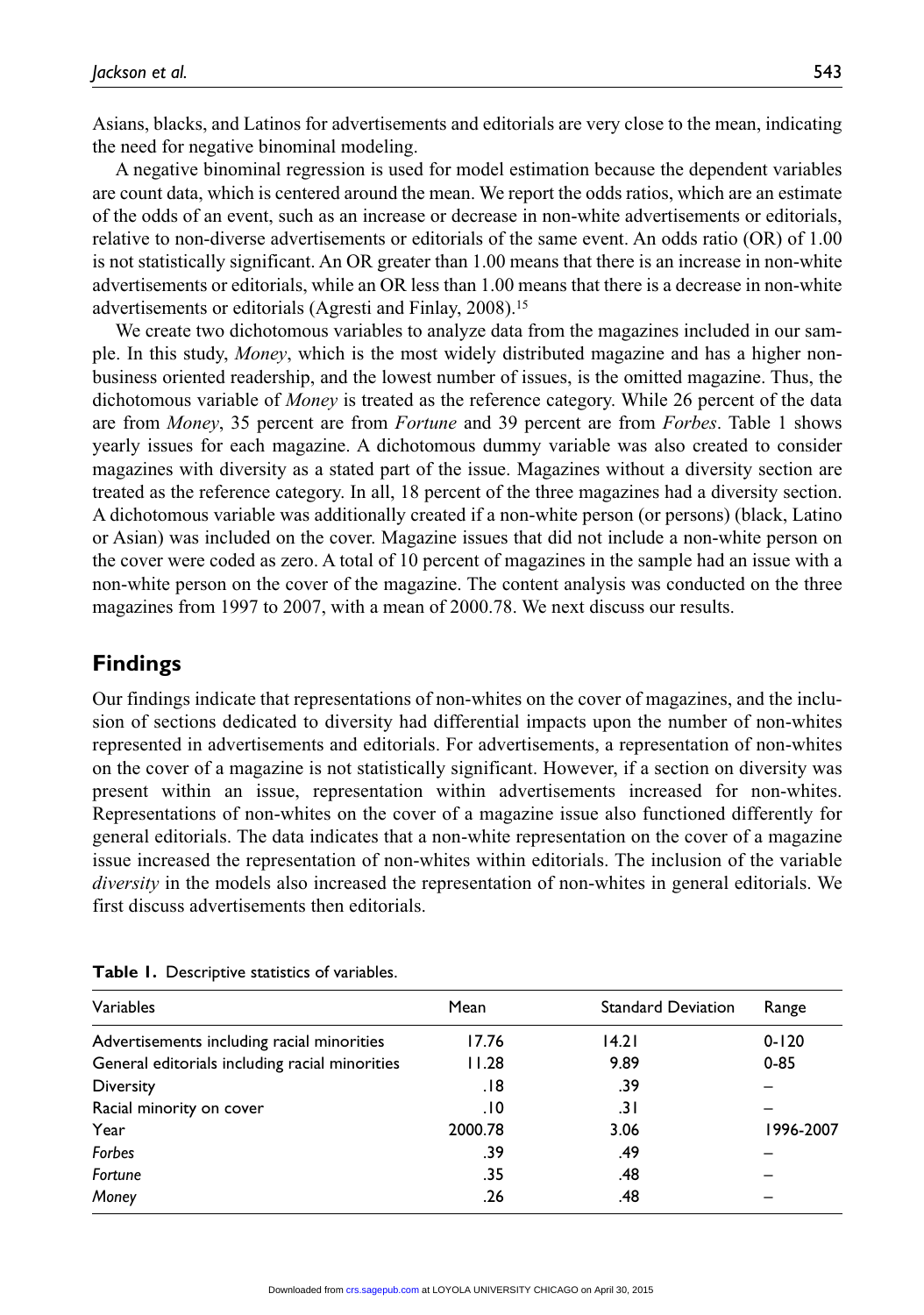### *Advertisements*

Table 2 presents the odds of non-white representation in advertisements when non-whites are featured on magazine covers. In model 1 on Table 2, the year and *Fortune* variables are statistically significant. For every year increase, rates of representation of non-whites in advertisements increased  $(2.6\%; 1-e^{401})$ . This increase, while small, supports our study's first hypothesis, that is, non-white representation in the magazines will more likely be in advertisements as the issue year of the magazines increases. Furthermore, in model 1 *Fortune* experienced an increase in the number of nonwhites in advertisements when compared to the magazine, *Money*, while *Forbes* did not. While the increase in representation of non-whites was statistically significant for both *Forbes* and *Fortune* in model 2 on Table 2, *Fortune* magazine experienced the greatest increase. Therefore, we also find conditional support for the study's second hypothesis, which is that magazines that adhere more closely to corporate culture will be more likely to have non-white representation in advertisements.

Table 2 shows odds of representation of non-whites in advertisements when the diversity variable is present. For each issue that contained the variable *diversity*, odds of representation of non-whites in advertisements increased by 49.1 percent  $(1-e^{913})$ . Furthermore, for each additional year, the number of non-whites in advertisements increased by almost 3.5 percent (1-e<sup>.034</sup>). *Fortune* increased its representation of non-whites in advertisements by 70.3 percent (1-e.532), while *Forbes* increased the number of non-whites in advertisements by 40.7 percent (1-e.341) with *Money* as the reference category. The variable racial minority on the cover of a magazine was not statistically significant.

In summary, we suggest that magazine issues that include the diversity variable will experience higher odds of non-white representation in advertisements. Each issue that contained a section dedicated to diversity within a magazine issue increased the number of non-whites in advertisements. Thus, we find support for our third hypothesis, that is, magazines that include the diversity variable will be more likely to have non-white representation in advertisements, when compared to issues that do not include a section dedicated to diversity.

### *Editorials*

Table 3 displays negative binomial regression models for non-whites in editorials. Odds of nonwhite representation do not increase over time in either model that examines general editorials.

|                             | Model I                   |        |                                   | Model 2      |        |                                |
|-----------------------------|---------------------------|--------|-----------------------------------|--------------|--------|--------------------------------|
|                             | b                         | s.e.   | Percent change<br>in $IRR$ $(\%)$ | b            | s.e.   | Percent change<br>in IRR $(%)$ |
| Racial minority on<br>cover | .0168                     | .091   | 1.017                             | $-.006$      | .077   | .993                           |
| Year                        | .0258***                  | .010   | 1.026                             | $.034***$    | .008   | 1.035                          |
| Fortune                     | .401 ***                  | .073   | 1.494                             | $.532***$    | .078   | 1.703                          |
| Forbes                      | $-.035$                   | .072   | .965                              | $.341***$    | .076   | 1.407                          |
| <b>Diversity</b>            |                           |        |                                   | .913 ***     | .060   | 2.491                          |
| Constant                    | $-48.984***$              | 19.044 |                                   | $-66.095***$ | 15.584 |                                |
| Pseudo $R2$                 | .014                      |        |                                   | .079         |        |                                |
| Likelihood Ratio            | $\gamma^2$<br>$-2295.746$ |        |                                   | $-1858.615$  |        |                                |
| N                           | 617                       |        |                                   | 617          |        |                                |

**Table 2.** Negative binominal regression of advertisements including racial minorities, 1997–2006.

 $*_{p}$  < .05  $*_{p}$  < .01  $*_{p}$  < .001.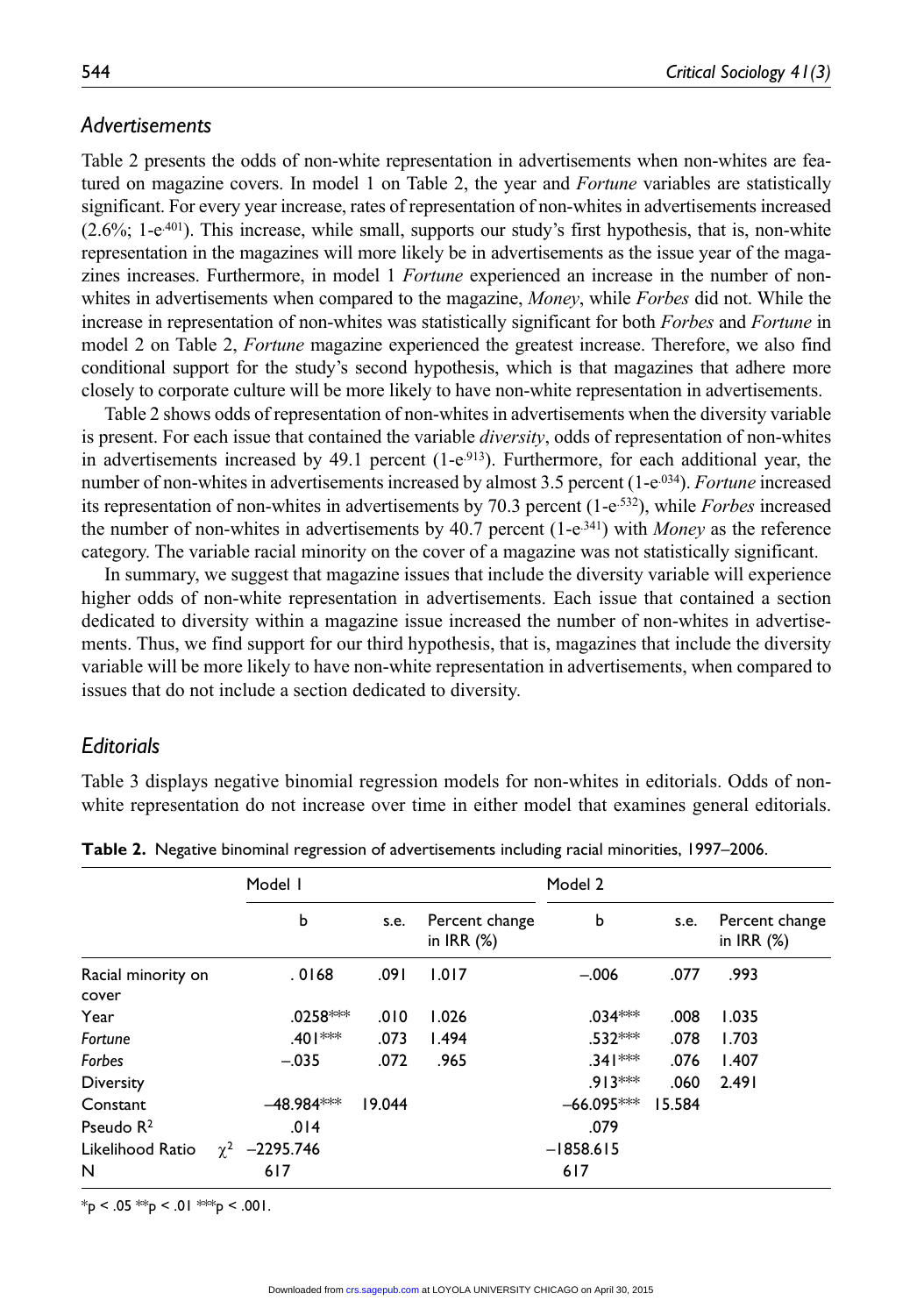Thus, hypothesis four (non-white representation in the magazines will more likely be in editorials as the issue year of the magazines increases) is not supported by our examination of general editorials. Non-white representations on the cover of magazine issues increase the number of nonwhites in editorials by 70.2 percent (1-e<sup>.532</sup>) in model 1. While *Fortune* increased the number of non-whites in editorials by 21.1 percent  $(1-e^{.191})$  in model 1, when compared to the reference, *Forbes* did not. Thus, the study's fifth hypothesis is partially supported, which is: magazines that adhere more closely to corporate culture will be more likely to have non-white representation in editorials, when compared to the reference category. We next examine the results of including *diversity* as a variable.

Model 2 in Table 3 examines non-white representation in general editorials when the diversity variable is included in the model. Magazine issues that include representations of non-whites on the cover increased the number of non-whites in editorials by 55.9 percent (1-e.444). *Fortune* increased its odds of non-white representation in editorials by 44.8 percent (1-e.370), while *Forbes* experienced a smaller increase  $(29.7\%)$ ; 1-e<sup>260</sup>) of the number of non-whites in editorials, when compared to *Money*. The variable *diversity* also increases the odds of non-white representation in editorials by 21.3 percent  $(1-e^{102})$ .

In summary, we argue that magazines that include the diversity variable will experience higher odds of non-white representation in editorials. Model 2 in Table 3 finds support for the sixth hypothesis, that is, magazines that include the diversity variable will be more likely to have nonwhite representation in editorials, when compared to issues that do not include a section dedicated to diversity.

# **Discussion**

In this study we utilize business magazines to investigate the empirical impact of diversity programs on non-white participation in corporate organizations. We also take into account how common understandings about racial diversity in corporate organizations may be conveyed in images of non-whites that appear in business magazines; and consider how the ideas carried forth may inform beliefs, and ultimately practices that seek to address racial inequality in corporate organizations. In general, our findings indicate that images of non-whites are less likely to be included in the magazines we reviewed than are images of whites. However, the odds of racial minority

|                           | Model I     |        |                                | Model 2            |      |                                 |
|---------------------------|-------------|--------|--------------------------------|--------------------|------|---------------------------------|
|                           | b           | s.e.   | Percent change<br>in IRR $(%)$ | b                  | s.e. | Percent change<br>in IRR $(\%)$ |
| Racial minority on cover  | $.532***$   | .096   | 1.702                          | .444***            | .102 | 1.559                           |
| Year                      | $-.007$     | .010   | .993                           | .003               | .010 | 1.003                           |
| Fortune                   | $.191*$     | .080   | 1.211                          | $.370***$          | .103 | 1.448                           |
| Forbes                    | .021        | .078   | 1.022                          | $.260***$          | .101 | 1.297                           |
| Diversity                 |             |        |                                | $.193*$            | .083 | 1.213                           |
| Constant                  | $15.631***$ | 20.252 |                                | $-3.224***$ 20.738 |      |                                 |
| Pseudo $R^2$              | .009        |        |                                | .011               |      |                                 |
| Likelihood Ratio $\chi^2$ | $-2073.164$ |        |                                | $-1779.266$        |      |                                 |
| N                         | 617         |        |                                | 617                |      |                                 |

**Table 3.** Negative binominal regression of editorials including racial minorities, 1997–2006.

 $*_{p}$  < .05  $*_{p}$  < .01  $*_{p}$  < .00.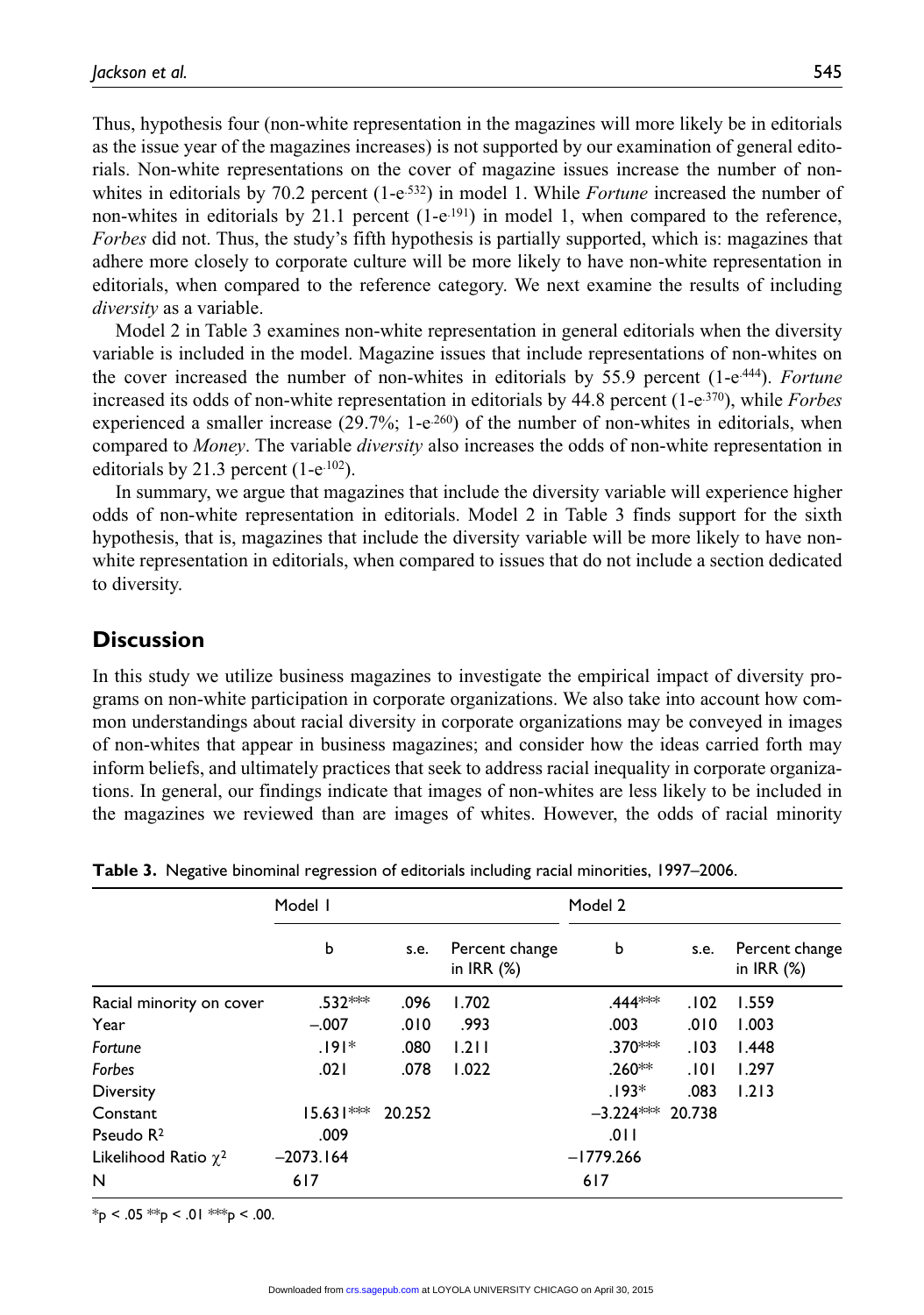inclusion tend to increase under certain conditions. First of all racial minorities tend to be included in both editorials and advertisements at higher rates when diversity is made an explicit topic of discussion. Odds of non-white inclusion in editorial sections of *Forbes* and *Fortune* increased when the magazines took on special topics which highlighted the contributions of racial minorities working in corporate organizations, or those who are working in other industries – especially entertainment and sports. For instance, we found high rates of non-white inclusion in issues that included editorials such as 'The 100 Richest Black Americans' or 'The Top 25 Black CEOs'. Odds of nonwhite inclusion increased in a similar way in advertising sections. For example, odds of inclusion increased in ad campaigns meant to convey the intentions particular corporate organizations had to create diverse environments. Odds of non-white inclusion also increased when magazines included special advertising sections that focused upon the business contributions of international companies (e.g. Samsung, Sony, Mitsubishi).

These images are being considered in a complex social environment. On one hand, legal interventions meant to address racial inequality have been met with increasing resistance, while on the other, the nation's collective commitment to achieving racial parity remains intact. Consistently associating racial minorities with the idea of diversity may inform ongoing dialogues where the collective positions that whites and non-whites occupy in corporations are evaluated and reconciled. Directly linking racial minorities to the idea of diversity (or similar dialogues on racial progress) may support the prevailing sentiment in that they effectively challenge the nation's painful history of racial exclusionary practices, and historical responses to it. Thus, the meaning assigned to the images of racial minorities that tend to be included in these magazines takes on social importance.

Over the last 30 years, laws and policies meant to encourage racial parity in the workforce have been amended in ways that effectively limit their ability to actually achieve this goal. The changes that have ensued suggest that social and political views on racial inequality have changed since the laws were first introduced in the early 1960s. No longer does it seem there is a readiness to alleviate racial barriers that define that nation historically through legal interventions. That images of racial minorities tend not to be included independent of the discursive frame of diversity (or other topics that highlight the accomplishments of racial minorities) suggest that they are part of ongoing dialogues on racial parity that are taking place in corporate organizations despite resistance to programs like Affirmative Action.

This finding is especially evident in editorials featuring non-whites. Editorials are the centerpieces of the magazines we reviewed. They discuss issues of central importance to corporations and they often feature people who occupy high positions of authority, or those who possess the ability to exact effects on the way corporations do business. Editorials often highlight the careers of CEOs of corporations or they feature individuals with strong ties to financial and business markets (a person like Ben Bernanke may be featured in an editorial, for example).

However, we find that editorials featuring non-whites tend to substitute race where discussions about corporate zeal are typically introduced to readers. Instead of being presented as enactors of corporate agendas in ways similar to whites, they are primarily associated with the idea of racial progress. Including non-whites in this way may be important because it can provide corporate organizations with a means of conveying public commitment to racial egalitarianism without being associated with unpopular policies that stipulate how it is to be achieved.

The tendency for the magazines in our review to associate non-whites with larger discussions of racial progress may manage to meet the social expectation of racial egalitarianism, but it does so without acknowledging more typical experiences racial minorities have while working within corporate organizations. For example, a survey of black and white managers in Fortune 500 companies found that black managers are promoted at slower rates and receive less social support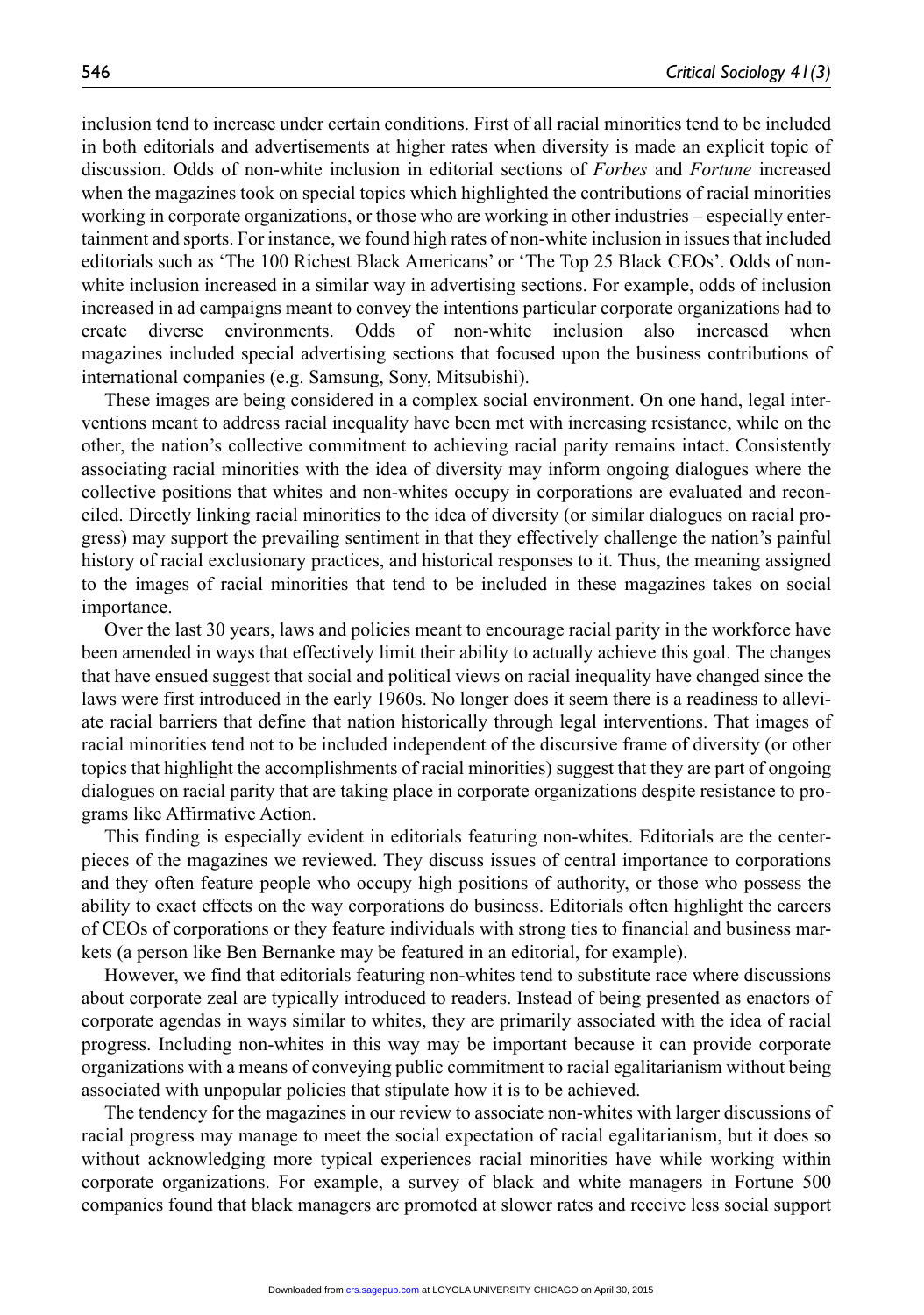compared to white managers (James, 2000). Similarly, Elliot and Smith (2004) found that women and minorities are less likely to achieve higher levels of workplace power when compared to whites, and that 'homosocial reproduction' predicted candidates' attainment of sought after positions. Routinely featuring non-whites in ways that suggest the achievement of truly diverse workforces has been attained despite evidence that indicates otherwise may impart the idea that the exceptional case is the rule. As such, it may fail to provide opportunities to consider how organizational practices continue to shape power imbalances among whites and non-whites in the corporate workforce.

Our findings also indicate that while non-whites are often included in the magazines we reviewed, images that depict racial minorities in positions of power and authority are less likely to appear than are images that suggest they play only ancillary roles in corporate organizations. Recent findings indicate that numerical representation – one standard for measuring the achievement of racially diverse workplaces – yields different interpretations for whites than it does for non-whites. While whites equate numerical representation with the full achievement of racially diverse workplaces, non-whites place more value on the quality of inclusion racial minorities actually experience (Unzueta and Binning, 2010).

Although images depicting non-whites in ancillary positions may be interpreted as a sign of racial progress for some, they may fail to take into account compelling empirical evidence, which suggests that a 'glass ceiling' continues to prohibit racial minorities from advancing into the higher echelons of corporate organizations (see Burk, 2005).<sup>16</sup> In other words, while numerical representation may be one indicator that non-whites are included in corporate organizations, it does not sufficiently acknowledge other factors that shape the racial makeup of corporate organizations.

Integration that fails to bring about changes in existing power and status structures ultimately does little to achieve racial parity (see DiTomaso et al., 2007). If quality of inclusion is not a factor that whites in general, and perhaps corporate leadership more specifically, take into consideration when evaluating the achievement of racially diverse workplaces, then it is unlikely that the limited ways that non-whites are included in business magazines like those we reviewed will provoke dialogue that brings about increased hierarchical integration. Embrick (2011) argues that the number and kinds of social identities that fall under the umbrella of diversity prohibit close examinations of racial inequality. Including images that fail to disturb common understandings of what the achievement of racial parity looks like may function similarly. In fact, routinely including nonwhites in business magazines like those we reviewed may promote racial apathy on the part of whites (Forman, 2004; Forman and Lewis, 2006) in that the images can provide them with enough evidence to distance themselves from discussions that question the corporate racial status quo. In a similar way, it may give corporations a way of discussing racial equity without addressing structural factors that prevent its attainment (see Bonilla-Silva, 1997, 2001, 2006; Bonilla-Silva and Lewis, 1999; see also Feagin, 2006).

# **Conclusion**

Our findings suggest that the idea of diversity is routinely used in conjunction with images of nonwhites in ways that signal the achievement of racial progress. However, the ways in which nonwhites tend to be included in the magazines we reviewed may preclude deep investigations into a variety of factors that contribute to persistent racial inequality in corporate America. At best, the images of non-whites that are most likely to appear in the magazines we reviewed may create opportunities to discursively consider race and racial inequality without encouraging a sincere forum for its interrogation (Moore and Bell, 2010, 2011).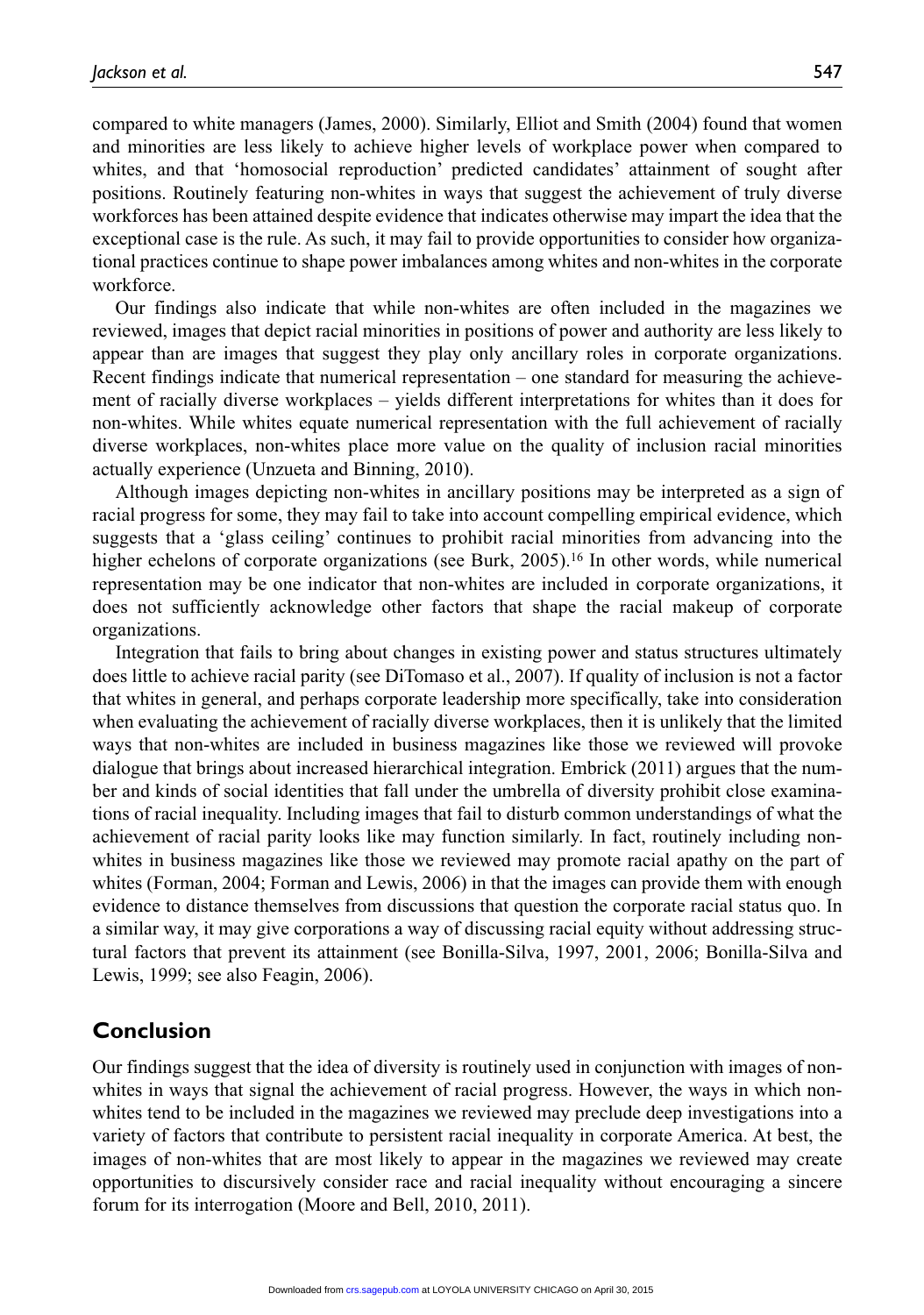We understand the patterns of non-white inclusion we observed to be informed by, and to shape, common understandings about race and the role it plays in corporate organizations. Since the 1980s, political and social sentiment has imposed significant limitations on legal redresses meant to address racial and gender inequality in the workplace. Within this context, the idea of diversity has gained social and political currency. As a common way of talking about American society, it provides a way to 'represent subjects and ideas' (Hall, 1996) that reflect prevailing social understandings; diversity's emphasis on inclusion and its embrace of non-traditional identities seems to resonate with the current American sentiment of egalitarianism.

The images of racial minorities that we considered may serve as commentary on a socially appealing discourse in that they provide proof of an established way of thinking about racial progress. Yet just as the idea of diversity (and representations that convey its social importance) enables common understandings, it obfuscates others. If associating racial minorities with diversity tells a particular story, it forecloses (or at least limits) the possibility of alternative interpretations that understand the goal of racial parity as an ongoing project. That corporate organizations and those who are interested in them can turn to magazines like *Forbes* and *Fortune* and confirm particular beliefs about the role race plays in corporate America 'delimits the sayable' by narrowing the interpretive frame through which racial inequality is understood and acted upon.

#### **Funding**

This research received no specific grant from any funding agency in the public, commercial, or not-for-profit sectors.

#### **Notes**

- 1. As it specifically relates to race, analysts (Doane, 1996; Houts-Picca and Feagin, 2007; Myers, 2005) have described how racial egalitarianism, as a cultural value and social expectation, is also reaffirmed in public discourse and in public social interactions.
- 2. For additional discussion of the role race plays in the notion of diversity see Berrey (2011), Edelman et al. (2001), Herring (2009), Kalev et al. (2006) and Purdie-Vaughns et al. (2008). See also Bell and Hartmann (2007).
- 3. See Hansen (2003) for an expanded discussion on diversity programs as best practices.
- 4. In this article the terms 'non-white' and 'racial minority' are used interchangeably to reference African Americans, Asian Americans and Latinos.
- 5. For instance, a survey conducted by the Society for Human Resource Management (SHRM) in 1998 found that 75 percent of organizations surveyed had recruitment efforts designed to increase diversity, and over 60 percent of organizations surveyed conducted community outreach to increase workplace diversity. In 2005 SHRM similarly found that three-quarters of organizations surveyed addressed diversity in the workplace through the use of practices that encouraged inclusiveness. For additional discussion on the increasing prevalence of diversity programs in corporations, see also Hansen (2003).
- 6. See Embrick and Rice (2010) and Bond and Pyle (1998) for an expanded discussion on the emergence of diversity programs.
- 7. The idea that federal programs like Affirmative Action and other social welfare programs meant to encourage racial equality are no longer necessary has been validated in a number of legal and economic policy decisions occurring in the 1980s and 1990s. Williams (1996) describes a series of political decisions implemented under the Reagan and Bush Administrations, which severely limited welfare and other social programs. See also Moore and Bell (2011).
- 8. For instance in many states including California, Texas, Michigan and Washington, race is now one factor among a constellation of factors companies and educational institutions may take into consideration during hiring or admission processes.
- 9. According to Eduardo Bonilla-Silva (2001, 2006) these kinds of changes encouraged new racial understandings and new ways of talking about racial inequality. Bonilla-Silva argues that the post-civil rights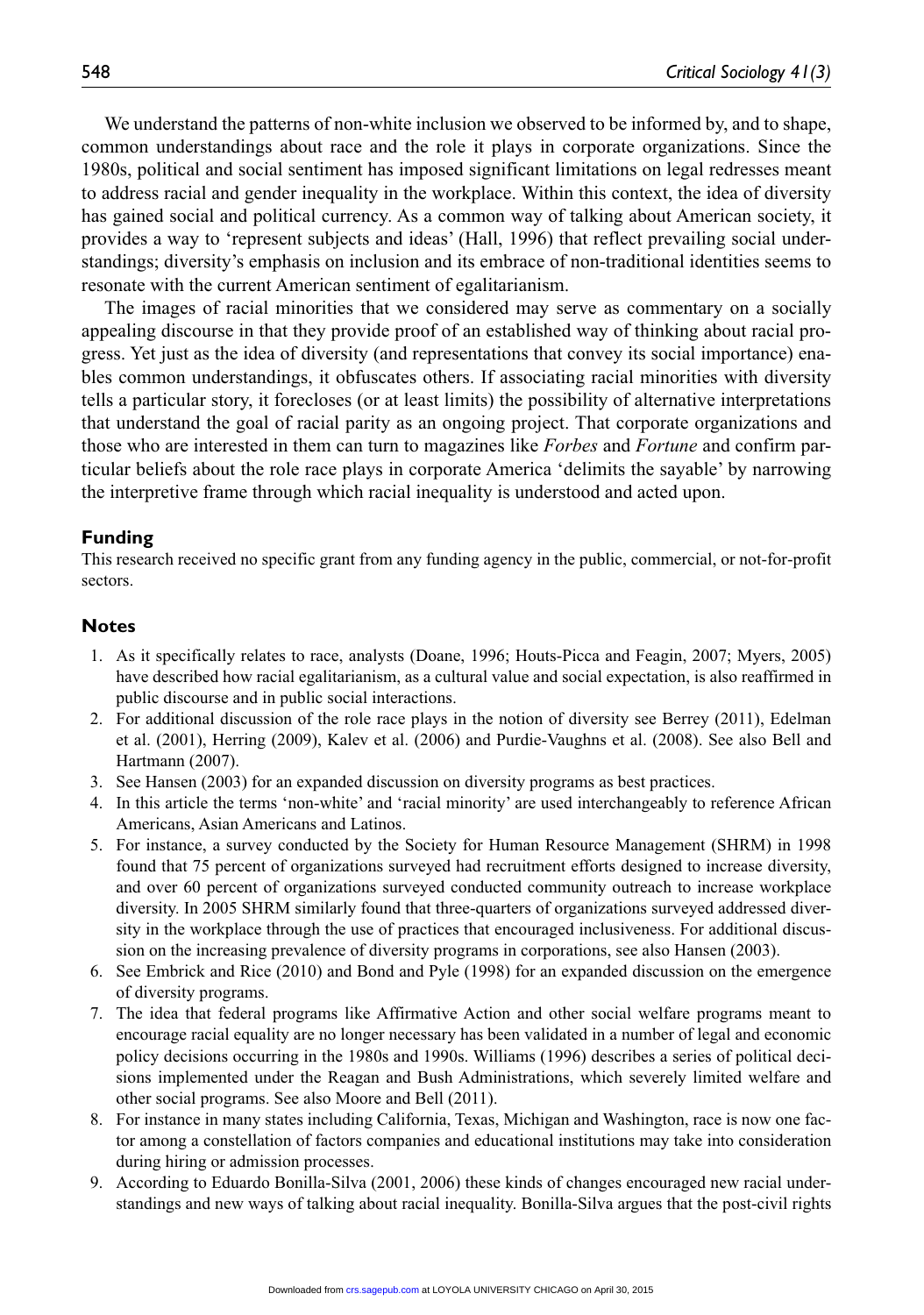era has ushered in a new racial ideology that is grounded in the assumptions that no privilege or significance is attached to one's race and where continuing patterns of racial inequality are disproportionately attributed to apparent non-racial factors. The emergence of this new racial ideology largely precludes the interrogation of ongoing social processes that contribute to the racial subordination of non-whites on one hand and the racial privileging of whites on the other.

- 10. See Embrick and Rice (2010) for an expanded discussion on multiculturalism in corporate organizations.
- 11. The idea that Affirmative Action intended to respond to the nation's history of racial discrimination and its collective intention to move toward the achievement of racial parity is reflected in a speech given by President Johnson in June 1965 where he said in part, 'You do not wipe away the scars of centuries by saying, "Now, you are free to go where you want, do as you desire, and choose the leaders you please". You do not take a man who for years has been hobbled by chains, liberate him, bring him to the starting line of a race, saying, "You are free to compete with all the others", and still justly believe you have been completely fair … This is the next and more profound stage of the battle for civil rights. We seek not just freedom but opportunity – not just legal equity but human ability – not just equality as a right and a theory, but equality as a fact and as a result.'
- 12. Scholars studying diversity in the workplace including Thomas (1992), Bond and Pyle (1998) and Williams (1996) suggest that the broad range of identities included in diversity initiatives in American workplaces beginning in the 1980s also responded to the nation's increasing inclination toward economic liberalism. Diverse workforces presumably enabled corporations to tap into increasingly diversifying markets. Diversity was therefore also associated with corporate efficiency and profitability.
- 13. The research team included a professor and two graduate students.
- 14. The researchers plan to discuss findings related to observed instances of racialized images in editorials, advertisements and magazine covers in a forthcoming manuscript.
- 15. We considered using event history to model the outcome variables. However, event history would not be advisable because we have multiple counts of advertisements and editorials from three different media. Secondly, we do not censor any of the advertisements and editorials. Thirdly, there is no change in time. Each issue is published in a certain month and thus it is predictable when the issues will be published. The only time change that occurs is in the year that the magazine was published. We use year as one of our predicator variables. Therefore, event history modeling would not be appropriate for this study.
- 16. See also analyses (Collins, 1993; Embrick, 2011; Fernandez, 1999) that indicate non-whites continue to experience peripheral participation within corporate business organizations.

#### **References**

- Acker J (2006) Inequality regimes: gender, class, and race in organizations. *Gender and Society* 20(4): 441–464.
- Agresti A and Finlay B (2008) *Statistical Methods for the Social Sciences*. 4th Edition. New York, NY: Prentice Hall.
- Bell JM and Hartmann D (2007) Diversity in everyday discourse: the cultural ambiguities and consequences of 'happy talk'. *American Sociological Review* 72(6): 895–914.
- Berrey E (2011) Why diversity became orthodox in higher education, and how it changed the meaning of race on campus. *Critical Sociology* 37(5): 573–596.
- Bond MA and Pyle TL (1998) Diversity dilemmas at work. *Journal of Management Inquiry* 7(3): 252–269.
- Bonilla-Silva E (1997) Rethinking racism: toward a structural interpretation. *American Sociological Review* 62(3): 465–480.
- Bonilla-Silva E (2001) *White Supremacy and Racism in the Post-Civil Rights Era*. Boulder, CO: Lynne Rienner Publishers.
- Bonilla-Silva E (2006) *Racism without Racists*. New York, NY: Rowman and Littlefield.
- Bonilla-Silva E and Lewis AE (1999) The new racism: racial structure in the United States, 1960s-1990s. In: Wong P (ed.) *Race, Ethnicity, and Nationality in the United States: Toward the Twenty-First Century*. Boulder, CO: Westview Press, 55–101.
- Burk M (2005) Sex Discrimination in Corporate America and What Can Be Done about It. New York, NY: Scribner.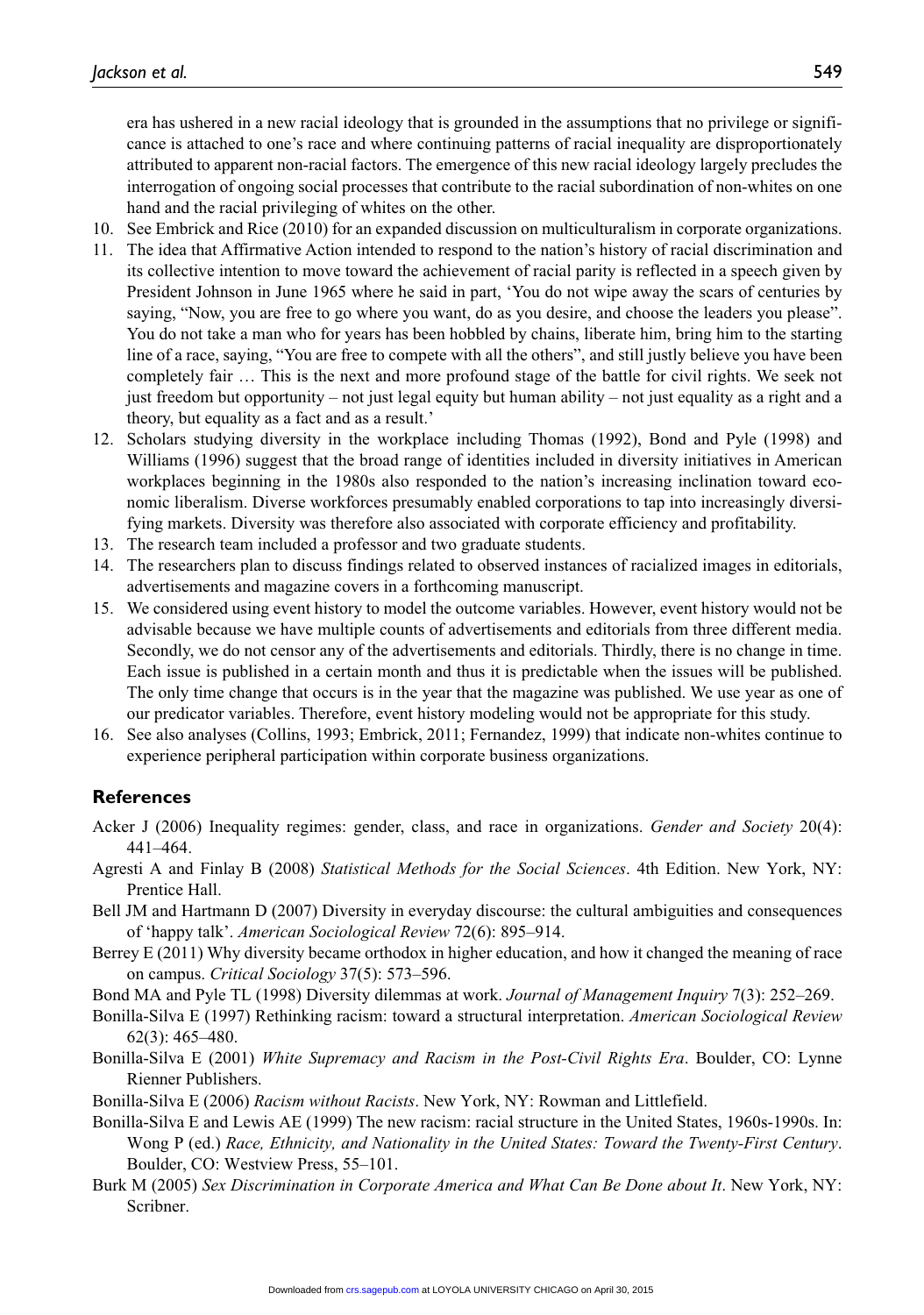- Cameron AC and Trivedi PK (1998) *Regression Analysis of Count Data*. New York, NY: Cambridge University Press.
- Collins SM (1993) Blacks on the bubble: the vulnerability of black executives in white corporations. *Sociological Quarterly* 34(3): 429–447.
- Collins SM (1997) *Black Corporate Executives: The Making and Breaking of a Black Middle Class*. Philadelphia, PA: Temple University Press.
- DiTomaso N and Smith SA (1996) Race and ethnic minorities and white women in management: changes and challenges. In: Tang J and Smith E (eds) *Minorities and Women in American Professions*. Albany, NY: SUNY Press, 87–110.
- DiTomaso N, Post C and Parks-Yancy R (2007) Workforce diversity and inequality: power, status, and numbers. *Annual Review of Sociology* 33: 473–501.
- Doane A (1996) Contested terrain: negotiating racial understandings in public discourse. *Humanity and Society* 20(4): 32–51.
- Edelman LB, Fuller SB and Mara-Drita I (2001) Diversity rhetoric and the managerialization of law. *American Journal of Sociology* 106(6): 1589–1641.
- Elliot JR and Smith RA (2004) Race, gender and workplace power. *American Sociological Review* 69(3): 365–386.
- Embrick DG (2008) The diversity ideology: keeping major transnational corporations white and male in an era of globalization. In: Hattery AJ et al. (eds) *Globalization and America: Race, Human Rights, and Inequality*. Lanham, MD: Rowman and Littlefield, 23–42.
- Embrick DG (2011) Diversity ideology in the business world: a new oppression for a new age. *Critical Sociology* 37(5): 541–556.
- Embrick DG and Rice MF (2010) Diversity ideology in the United States: historical, contemporary, and sociological perspectives. In: Rice MF (ed.) *Diversity and Public Administration: Theory, Issues and Perspectives*. 2nd Edition. Armonk, NY: M.E. Sharpe, 24–44.
- Entman RM and Rojecki A (2000) *The Black Image in the White Mind: Media and Race in America*. Chicago, IL: University of Chicago Press.
- Feagin JR (2005) *The Many Costs of Racism*. New York, NY: Routledge.
- Feagin JR (2006) *Systemic Racism: A Theory of Oppression*. New York, NY: Routledge.
- Fernandez JP (1999) *Race, Gender and Rhetoric: The True State of Race and Gender Relations in Corporate America*. New York, NY: McGraw Hill.
- Forman TA (2004) Color-blind racism and racial indifference: the role of racial apathy in facilitating enduring inequalities. In: Krysan M and Lewis A (eds) *The Changing Terrain of Race and Ethnicity*. New York, NY: Russell Sage, 43–60.
- Forman TA and Lewis A (2006) Racial apathy and Hurricane Katrina: the social anatomy of prejudice in the post-civil rights era. *Du Bois Review: Social Science Research on Race* 3(1): 175–202.
- Freedman SG (2004) Still separate, still unequal. *The New York Times*, 16 May, pp. 8–9.
- Hall S (1980) Cultural studies: two paradigms. *Media, Culture and Society* 2(1): 57–72.
- Hall S (1996) The problem of ideology: Marxism without guarantees. In: Hall S *Critical Dialogues in Cultural Studies* [edited by Morley D and Chen KH]. New York, NY: Routledge, 24–45.
- Hansen F (2003) Diversity's business case doesn't add up. *Workforce Management* (April): 28–32.
- Herring C (2009) Does diversity pay? Race, gender and the business case for diversity. *American Sociological Review* 74(2): 208–224.
- Houts-Picca L and Feagin JR (2007) *Two-Faced Racism: Whites in the Backstage and Frontstage*. New York, NY: Routledge.
- James EH (2000) Race related differences in promotions and support: underlying effects of human and social capital. *Organizational Science* 11(5): 493–508.
- Kalev A, Kelly E and Dobbin F (2006) Best practices or best guesses? Assessing the efficacy of corporate affirmative action and diversity policies. *American Sociological Review* 71(4): 589–617.
- Kelly E and Dobbin F (1998) How affirmative action became diversity management: employer response to anti-discrimination law, 1961–1996. *American Behavioral Scientist* 41(1): 960–984.